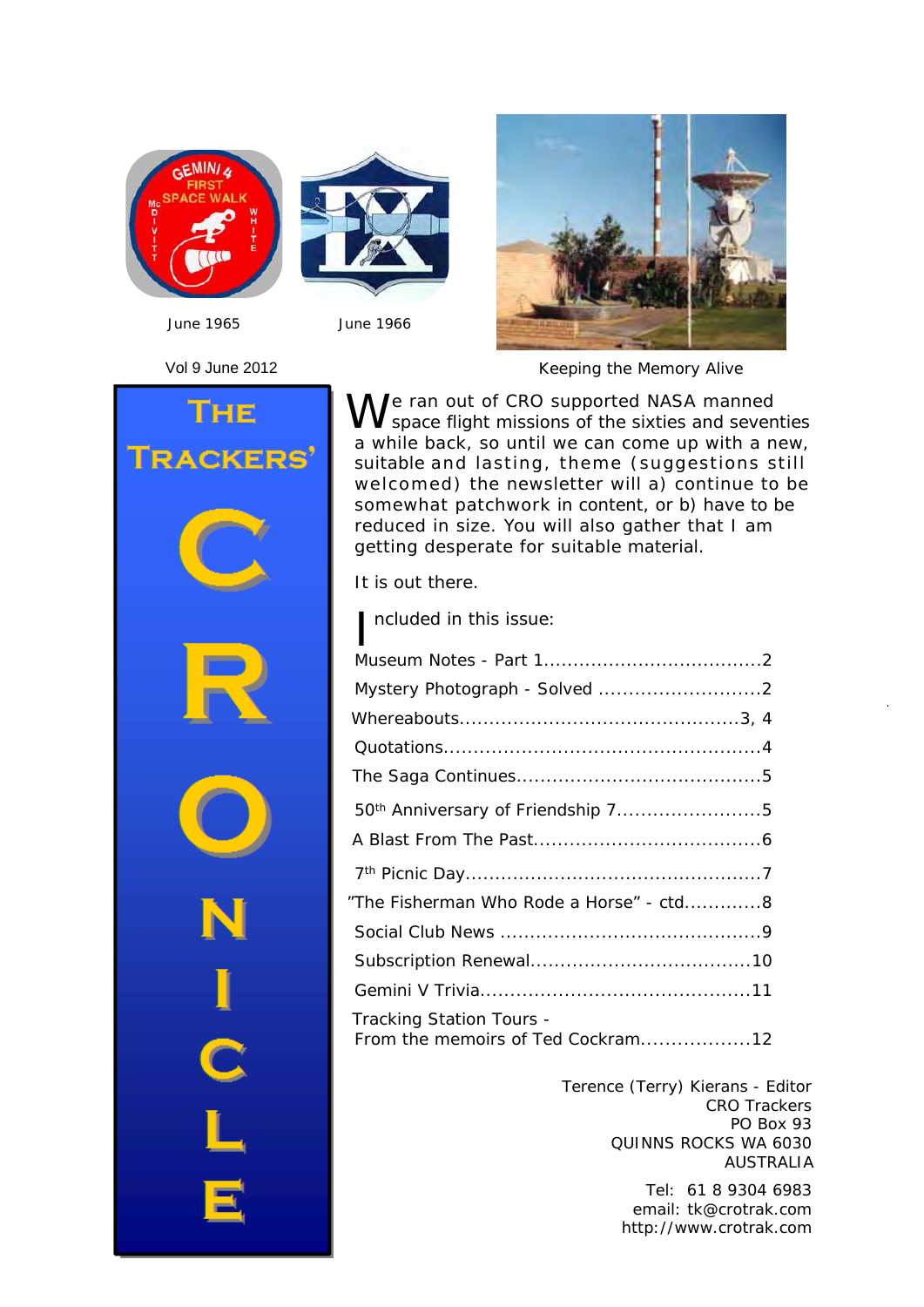# **Museum Notes - Part 1**

*From: [hitsradioptyltd@bigpond.com](mailto:hitsradioptyltd@bigpond.com) Sent: Sunday, 1 April 2012 5:47 PM*

Hi everyone,

It's been another busy weekend at the new museum site.

Another batch of volunteers helped us out this weekend with more painting and gardening on the schedule. Thanks go to some of the teachers from East Carnarvon Primary.



We now have <sup>a</sup> nice roll on lawn and garden, and the doors have had the first coat of paint. The grass will green up over the next couple of weeks.



This week should see the carpet go in, and in <sup>a</sup> week or so, the extra internal walls.

<sup>I</sup> head back to Perth on Wednesday night, and will start work on the interpretive panels which will be displayed in the

museum which tell the story of the Tracking Station and OTC. <sup>I</sup> hope to have these printed and installed in about <sup>3</sup> weeks. Fingers crossed we'll be open by the end of April.

I'm away in the UK and France for <sup>3</sup> weeks in May. So John Spehr from IGA here in Carnarvon will be looking after things while I'm recharging the batteries ready for Buzz!

regards Phil Youd

Chairman



# **Mystery Photograph - Solved**



hanks to Tito Teraci, the mystery of the missing three from the photograph published last December has been solved.

Second from left is the indomitable Tito Teraci himself; second from right is Hans Lemmons, and the guy in the middle is Geoff Cardwell.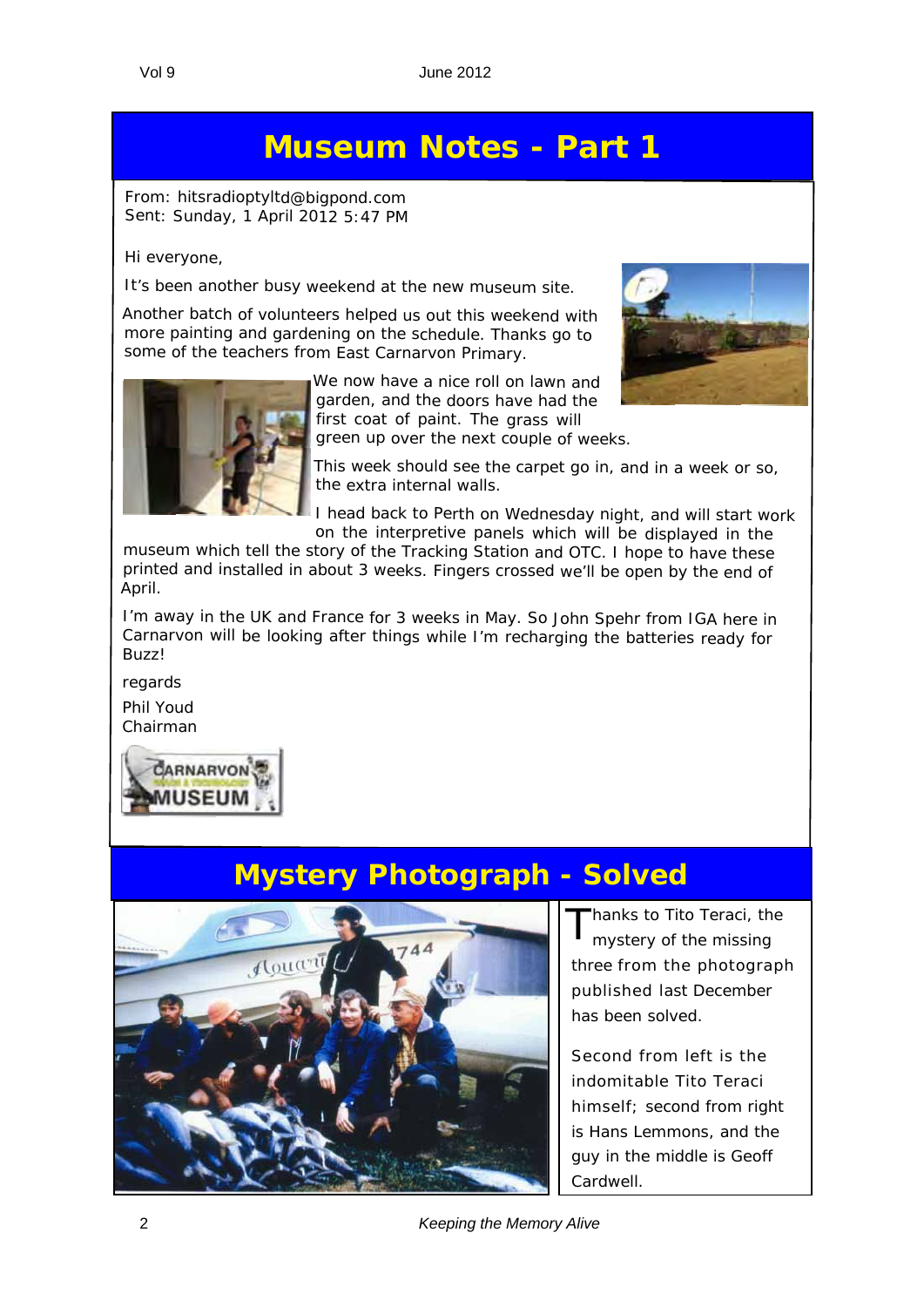### **Whereabouts**

As a result of Paul Dench supplying his "staffing list", augmented<br>Courtesy Brian Milne, the "Whereabouts" table of those for whom we have no contact details has expanded to more than one page. Thanks to those who have sent updates.

| C Abott                  | Jim Crossland          | Geoff Hammond           |  |
|--------------------------|------------------------|-------------------------|--|
| Eric Ainsworth           | Noel Cunningham        | R Hanes                 |  |
| Gay Albon                | F Dawes                | Bea Hardman             |  |
| <b>Bill Arbery</b>       | Peter Dawson           | Peter Hardwicke         |  |
| <b>Allan Barber</b>      | Peter Del Fante        | <b>Ron Harmes</b>       |  |
| John (Allan) Barber      | <b>Andrew Dempster</b> | Anne Harvey (Brookes)   |  |
| <b>Matt Barber</b>       | Jean DeVis             | D Hatch                 |  |
| Keith Barnard            | Marilyn Dick           | Gail Heileman           |  |
| <b>Barrow</b>            | <b>Olive Dick</b>      | <b>Stan Hills</b>       |  |
| Deidre Beaumont          | Phil Dickinson         | <b>Ernie Hindley</b>    |  |
| <b>Elizabeth Beckett</b> | Neville Dippell        | Dave Hine               |  |
| Keith Beveridge          | Cheryl? Dixon          |                         |  |
| <b>Michael Billings</b>  | L Donkin               | A Holgate               |  |
| Denis Black              | <b>John Draper</b>     | Phyllis Hook (Watson)   |  |
| G Bond                   | <b>Mike Dresser</b>    | J Hopkins               |  |
| S Boyce                  | <b>Bruce Duff</b>      | Vivienne Lawer (Hopper) |  |
| <b>Bill Boyle</b>        | I Dunleavy             | Ted Hopper              |  |
| <b>B</b> Bradley         | <b>Bob Dwyer</b>       | Deidre Howard           |  |
| Phil Brindley            | Dave Elliot            | <b>B</b> Hughes         |  |
| Hans Britz               | J Erickson             | <b>B</b> Hunter         |  |
| Dave Brooks              | <b>Ross Eyre</b>       | D Hutchins              |  |
| Charlie Brown            |                        | Ian Jones               |  |
| T.F.A Brown              | Ian Few                | S ??? Judd              |  |
| W Brown                  | Ian Findlay            | Vera Kastropil          |  |
| J Burdett                | <b>G</b> Francis       | <b>John Keane</b>       |  |
| R Burdett                | <b>Ben Franklin</b>    | Mike Keen               |  |
| <b>Martin Burgess</b>    | David Froom            | Jim Keenan              |  |
| <b>Robert Burns</b>      | Don Frost              | John Kelman             |  |
| Joe Cabone               | Jamie Gardiner         | Joy King                |  |
| <b>Joy Cameron</b>       | L Gardner              | M King                  |  |
| Geoff Cardwell           | S Garner               | L King                  |  |
| <b>G</b> Carrick         | C George               | Roy Kjellgren           |  |
| <b>Brian Clarke</b>      | Joe George             | Gloria Klarie           |  |
| <b>Brian Clifford</b>    | J Gerschwitz           | Peter Kloppenburg       |  |
| Keith Clifton-James      | G Goodlace             | Henry Larsen            |  |
| Barbara Cobcroft         | L Gore                 | Russ Leighton           |  |
| <b>Bill Comstock</b>     | Lyn Grant              | <b>G</b> Linney         |  |
| ?? Coombs                | Claude Granville       | F Lippett               |  |
| <b>Ron Cottis</b>        | <b>Bob Halse</b>       | Alex Liu                |  |

*The quest continues; the list never seems to get very much shorter.*

*I have been given information concerning the possible whereabouts of a few of these, but so far have not been successful in obtaining, or confirming, details. The Reunion Dinner brought out some missing persons, but there are also a few who do not wish to be contacted.*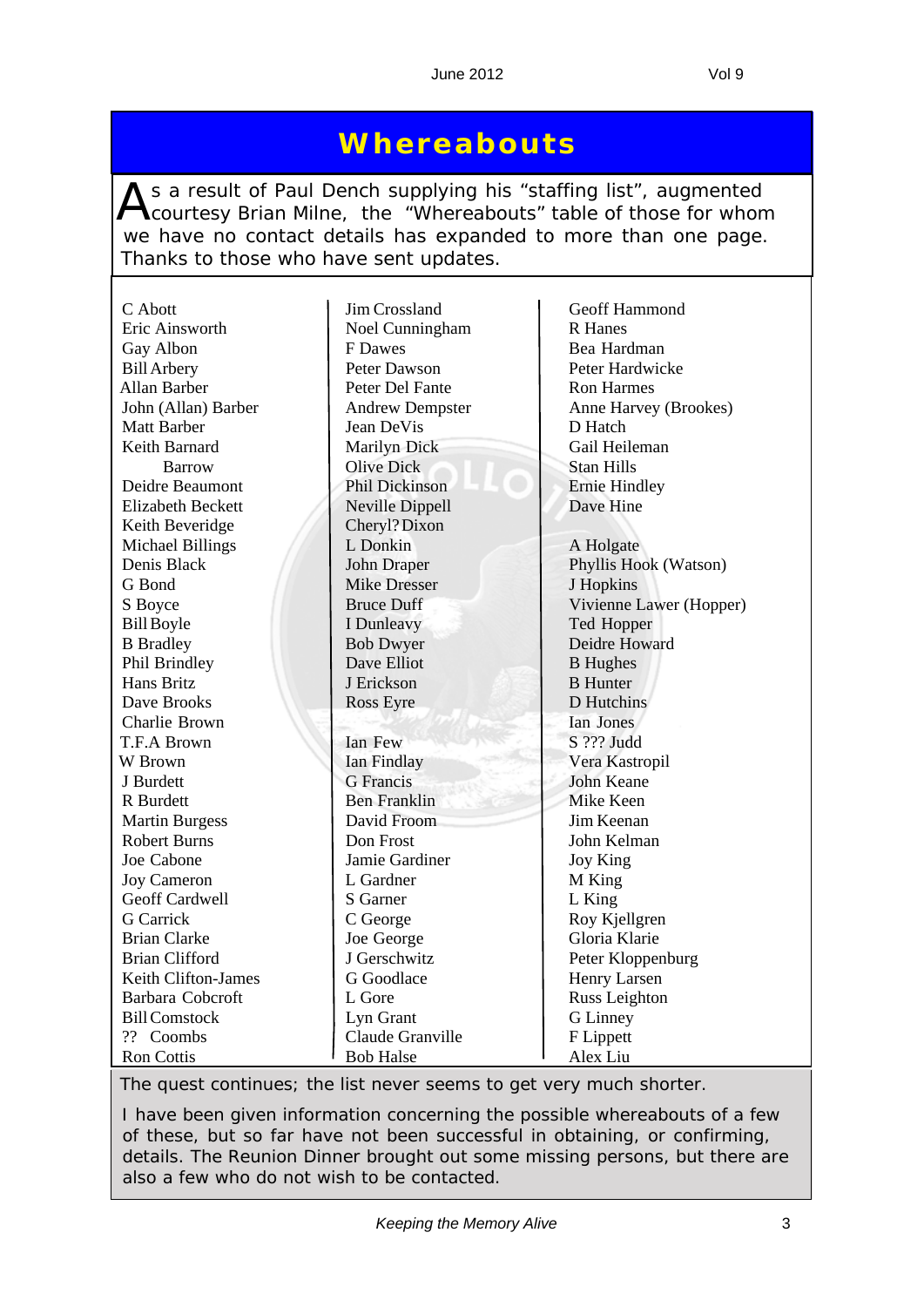### **Whereabouts ctd.**

Mike Pender P Sims Ray Zatorski Wendy Petersen

Gloria Lyon-Roberts Don Pettitt Ray Skender Ross MacDonald T Phillips George Small John Mahaffey Diane Pitman (Housley) Lyn Smart (Willis) Peter Maine John Platten J. Smith Roy Mallinson Gerry Plummer Mary Smith Bob Marr  $\vert$  D Powell  $\vert$  P Smith Keith Mathieson M.J.K Power Roger Smith Alec Matthews Wendy Puccinelli Bill Smythe K McCarson | Lorna Quinn | Hazel Snook (Howse) Ian McDonald Roger Ramsden Dave Standbury S McDonald A Rees John Stanton Frank McGregor Dave Rendell Alex Stevenson Eileen McLaughlan Frank Rice Barbara Stephenson (Vernon) Don McLellan Doug Richards Barbara Teahan Nola Meiklejohn (O'Byrne) D Richardson Barbara Teasdale R Miller Harry Richmond Des Terrill Bill Mills Ralp Richmond Alan Thomas Ray Mills **Dave Rickards** Christine Thomas Marilyn Milner (Gobby) G Riley Howard Thomas John Mogg Brian Robinson Don Thompson Sharon Morgan (Todd) Lynne Rosser Jack Thompson J Murray Ted Rosser Patsy Thompson (Nolan) Dennis Naylor Lindsay Sage Larry Tomkins Gloria Neal Stewart Sands Frank Toomey Ellie Nichols Ron Sargeant Mike Travell K Elton Nickerson Russell Schwarzer Norma Turner Graham Nielsen Bob Scott Ernst Uhl John Noble Michael Scott-Malcolm TonyVingerhoets ? O'Brien Lorraine Scott-Malcolm (Erlandsen) Dave Walker Joan Oats Dorcas Sefton-Bellion Mrs B Ward W Oliver George Sefton-Bellion Tom Ward Denis Owens D Selby N Wardle John Paddon Ron Shand A Watermeyer ??? Mrs Parkinson Fred Sharland Irene West John Parkinson **E** E Sharples Bernie Wilbourne Alan Paterson ? Sheehan Garnet Wilmott ? Paull Jeff Shuttleworth Brian Wilson

#### **Quotations**

"*The earth is the cradle of humankind, but one cannot live in the cradle forever.*" - Konstantin Tsiolkovsky, 1895

"*The greatest gain from space travel consists in the extension of our knowledge. In a hundred years this newly won knowledge will pay huge and unexpected dividends.*" - Professor Wernher von Braun

> "*Where there is no vision, the people perish...*" - Proverbs 29:18

"*In the long run, a single-planet species will not survive."* - Michael Griffin, NASA administrator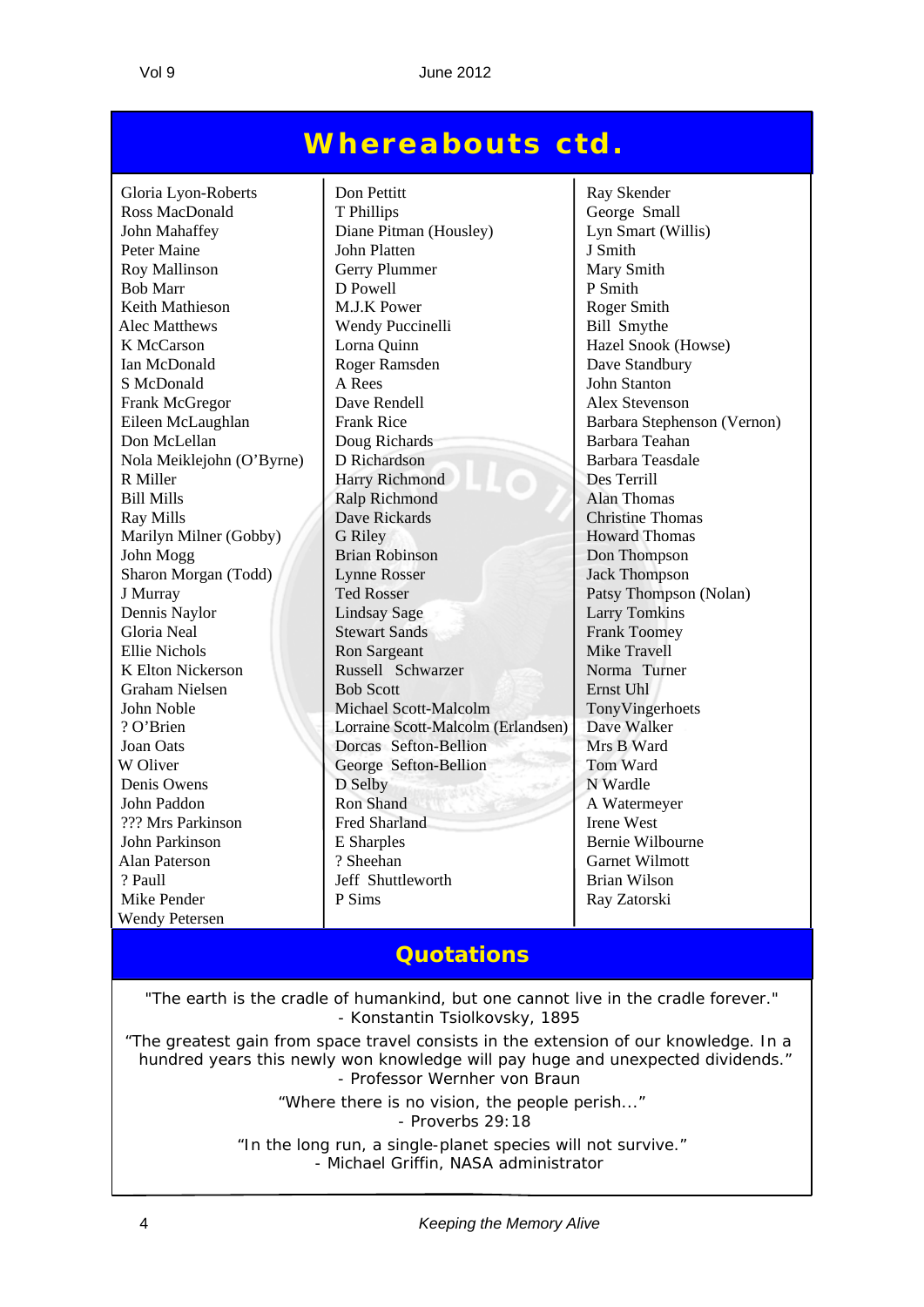# **The Saga Continues**

espite the efforts of many extrackers, and now Phil Youd of Carnarvon Space and Technology Museum, members of the journalist profession continue to astonish me with their factual errors.

It doesn't seem to matter how many times they are told, and are given the opportunities to present their stories replete with correct detail, they insist on not being confused with the facts.

Once again it is the same regional newspaper who offends; this time dated March 7<sup>th</sup>, in publishing a front page article on Buzz Aldrin's visit.

Not only do we have "*Retired OTC staff, the youngest of which (sic) is 65 years old, have been invited...*", but the caption for the large photograph showing Phil with the OTC Earth Station dish designates him as "*OTC president*".

Correspondence with the journalist concerned elicited the facts that she was:

a) aware that the OTC Earth Station and the NASA Tracking Station were separate sites because Phil told her, but

b) *thought* (her word) that we came under the same umbrella.

Don't journalists carry out their own research these days; especially for a front page story?

However, all is forgiven since the journalist in question is developing an article which will go toward dispelling the myth that the OTC dish tracked Apollo to the moon.

In contrast. Thank you to *The West Australian* of 18th April for publishing the factual article by Malcolm Quekett, entitled "*BUZZ IS THE BIZ*".

*The Editor*

**50th Anniversary of Friendship 7 Flight**



*Ex-CRO Trackers and wives with Muchea veterans Jack Duperouzel and Clarry Olsson and their wives*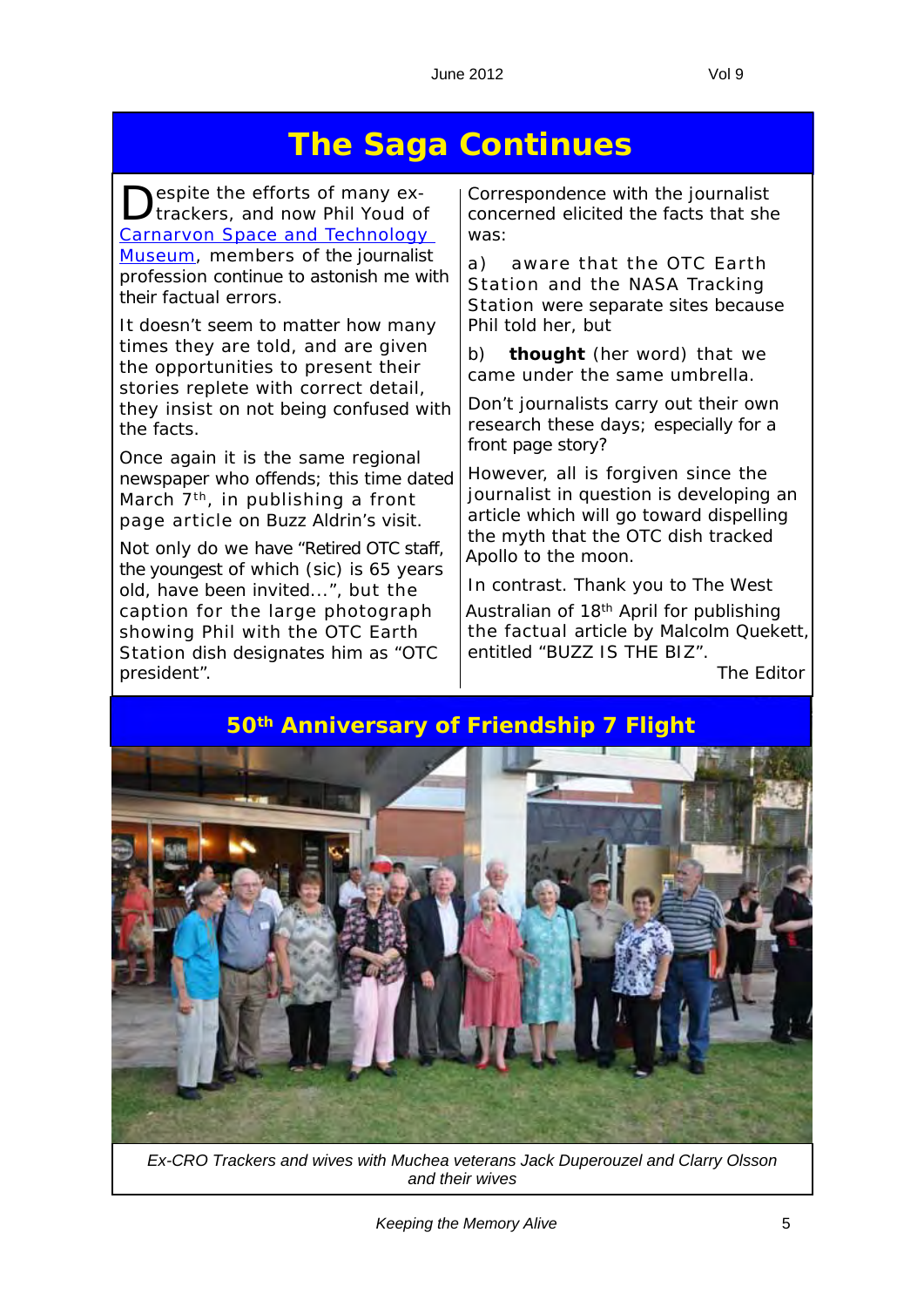# **A Blast From The Past**

Thanks to Mick Coffey we have a page from a 1965 issue of "The Australian Women's Weekly", courtesy the National Library.

It relates the experience of his mother, Isabelle Coffey, after observing the Tracking Station at work during Gemini IV, June 1965.

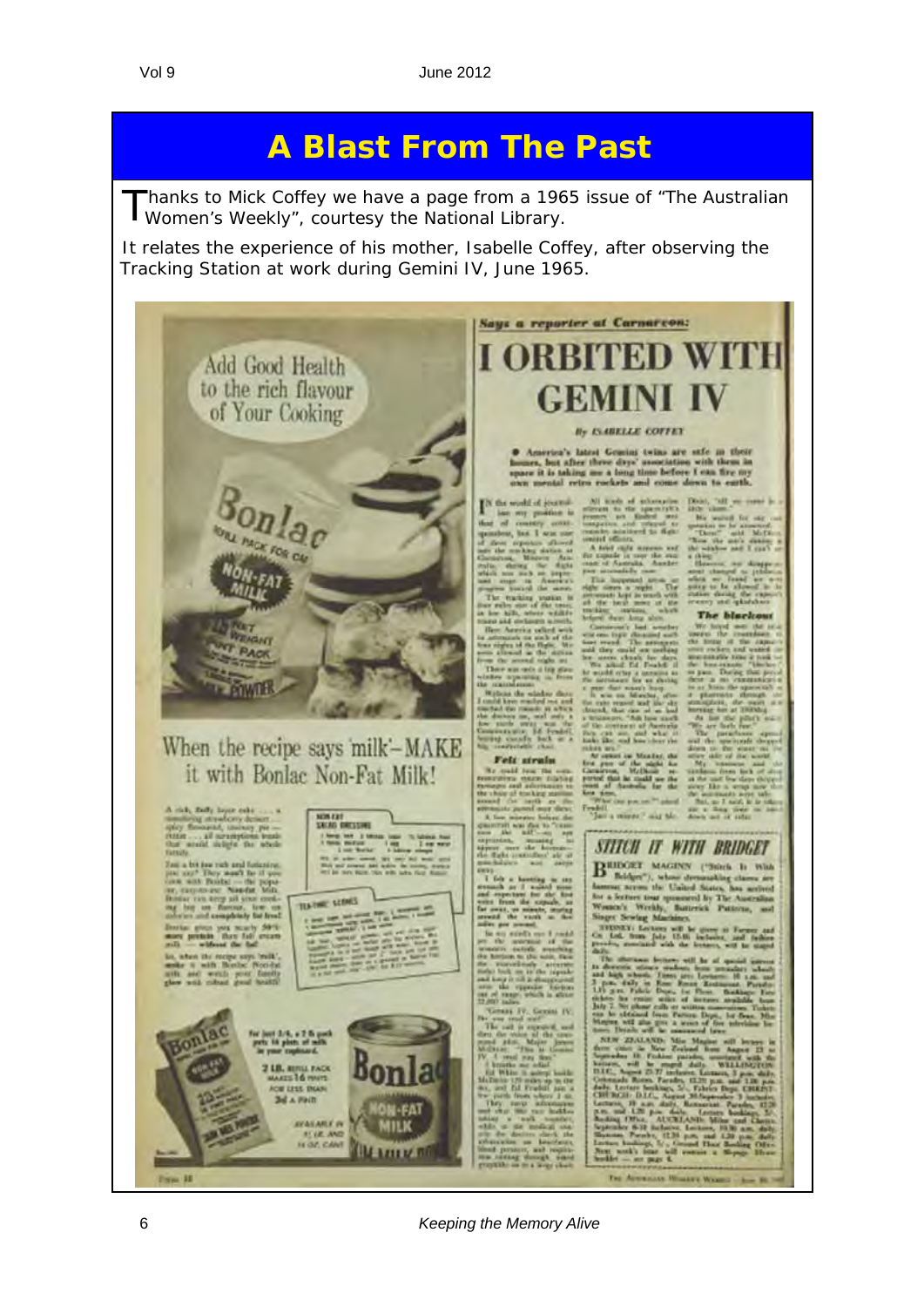# **7th Picnic Day**

"*Five years is still a long time between drinks.*"

 $\mathbf 2$ y all reports, and personal experience, the 7<sup>th</sup> picnic day was a resounding success.

It was great to meet up with fellow trackers again, particularly John Riolfo, and Ann of course, whom I had not seen since 1970.

Good, too, to see sons of trackers — helping to keep the memory alive.



Another plus was seeing Bob Hocking looking so well.

Phil Youd, of Carnarvon Space and Technology Museum, gave a run down on what has been planned for Buzz Aldrin's visit in June together with a plea for suitable material to be displayed in Phase 1 of the museum.

The *piéce de résistance* for the picnic table was provided by the "cake lady"; maybe better known as Barb Mitchell. We all remember her fabulous Tracking Station cake made for the 1994 reunion hosted by Trevor and Val Mosel.

Finally, a personal, and grateful, "thank you" to all those who contributed so generously towards the cost of hiring the shelter.

*The editor.*

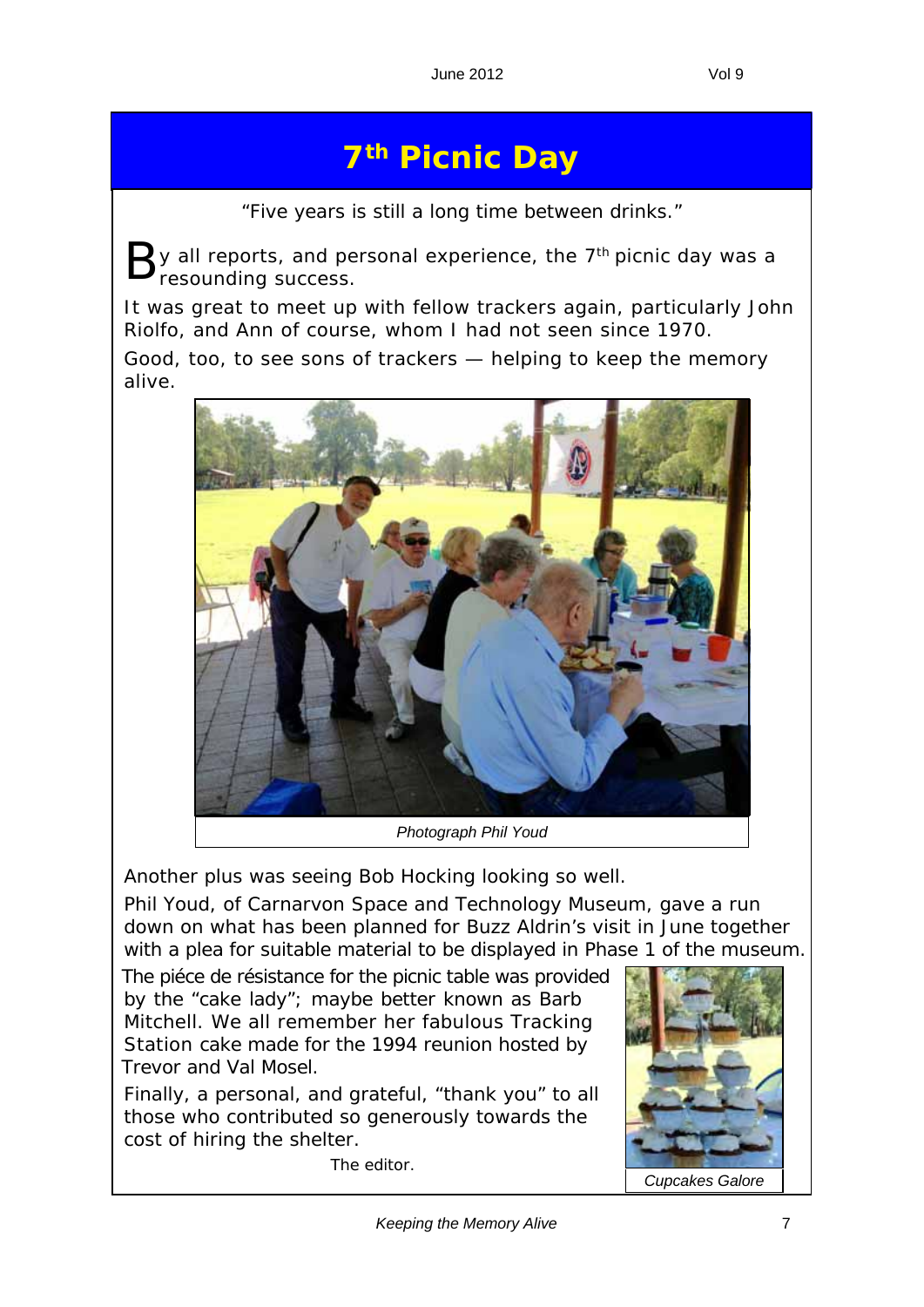# **The Fisherman Who Rode a Horse**

*Continuation of an extract from the autobiography of Ken Watters.*

As we pulled up at the corner Bub's would be protagonist came across and putting his head in the passenger side window started giving Bub plenty of verbals.

I had already convinced Bub that he had to call him out and tell him to put up or shut up and that is exactly what Bub did. I was real proud of the way Bub handled it. The Mallard boy was a lot bigger than Bub but Bub showed no sign of fear. I think that the only reason he had not been into town before this was because he was worried about Mallard's mates getting in on the act. With me there in support there was less chance of this happening. The reputation that I had earned in Denham had followed me to Carnarvon and the local aboriginal community treated me with respect. I got out of the Landrover and came around to face Mallard.

"What is your problem mate I asked?"

"That fella is messing with my girl."

"That fella is my brother and he says he hasn't touched your girl and I believe him."

"I'm gunna punch his lights out", came back the reply.

"OK lets see you do it right now over in the park."

"The little chicken won't come across."

"We'll both be there as soon as I can turn this bus around", I replied walking back around to the drive's door.

There was a park right where the Shire offices are now with a public toilet block and plenty of gum trees to screen the action from view. We pulled up to find the Mallard boy already stripped to the waist shadow boxing inside a circle of his mates. Bub took off his shirt and although I could see most of his ribs there was plenty of wiry muscle showing on his arms and deep lines of pectoral muscles arcing across his lean belly. Bub had learned all of his boxing skills sparring with his mates on the school grounds at Denham and there was a quiet confidence about him. I stepped into the circle.

"I am going to referee the fight fella so no boots, biting or dirt OK?"

"I don't need to put the boots in to sort this prick out", came the reply.

Bub stepped into the circle.

"Righto shake hands and fight clean", I said sounding confident in Bub's ability.

"Get stuffed", Mallard said as he took a wild swing at Bub's head.

Bub must have been waiting for it, weaving to one side as it whistled past his ear. They circled each other with Mallard throwing punches one after the other and Bub miraculously avoiding all but a few that barely grazed his cheek.

Bub landed a few but they did not seem to carry much weight with them.It was obvious very early that he was outgunned on this occasion and given time Mallard was going to land a killer.

*To be continued*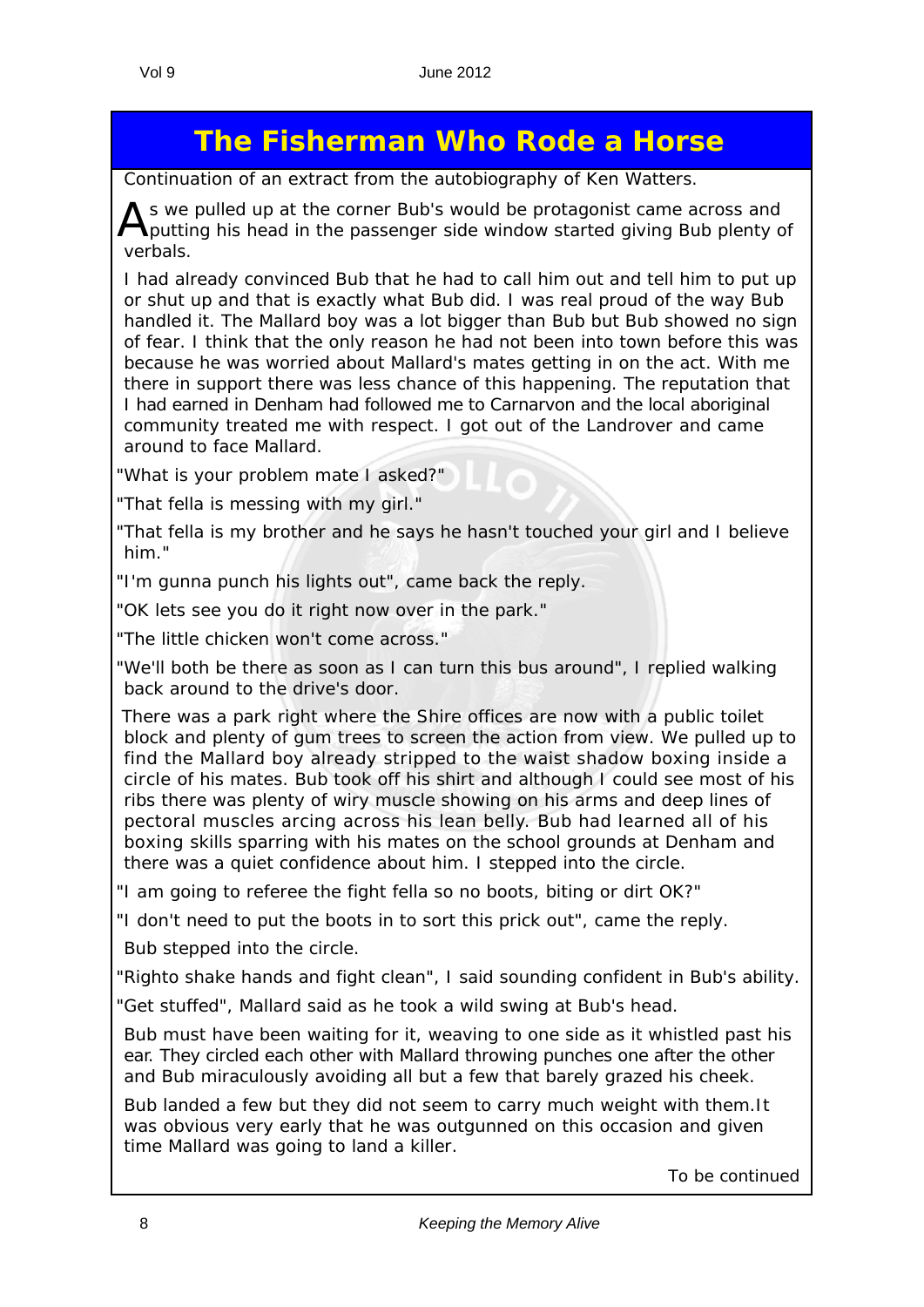### **Social Club News - April 1969**

#### THE FULL LIFE

#### BY BURGEE

Yachting, say some people, is like others standing in a hole in the ocean throwing away pound notes. The Water Rat tells us however, that "Nothing is quite as satisfying as simply messing about in boats". Personally, I don't find that tearing up pound notes is a very satisfying procedure - less so when standing in a hole in the ocean, so wherein lies the water rat's secret? Let me reveal it to you, as Carnarvon has revealed it to me. There are basically two modes of sailing at Carnarvon the standard and the professional. The standard mode is in Quickcats - (semi-buoyant systems of wood, string and cloth) which are sailed for a few hours each weekend in, over, round and under the fascine. These high performance craft, with a skillful helmsman are, during this time, supposed to (a) ram other Cats, with luck shearing the other man's bows clean off, (b) run aground, (c) get holed by a tree, (d) turn upside down and make like a diving platform. Like all sports, it takes time to achieve perfection, but occasionally, all can be achieved on the first attempt,, if you happen to work for the DOS.

However, should you happen one day to be in the Crew Room minding your own business, discussing such erudite subjects as the cut of someone's jib, the flow of someone's buttock lines, or a fore and aft aspect ratio, then perhaps your interest might be overheard and recognised. The result is promotion to the professional mode of sailing, and an invitation to join the big-time. Now, as opposed to 3 hours sailing a mere 2 hull boat, one is asked to spend a whole weekend on three boats at once - known for short as a TRY, or in other words, to have a Trying weekend. Firstly though, a word or two about trimarans.

One of the problems of a single hulled boat is that if you erect a long stick with sails on it in the middle of the boat, the whole contraption is apt to fall over. It is necessary therefore, to hang a lead weight on the bottom of said boat to try and keep it upright, but this in turn (a) catches on the ground, (b) sometimes falls off. If you are rich however instead of using a lead weight, you can buy two more boats and fasten them one on each side of the first, the theory being that even if one comes loose, the other will still prevent you from falling over.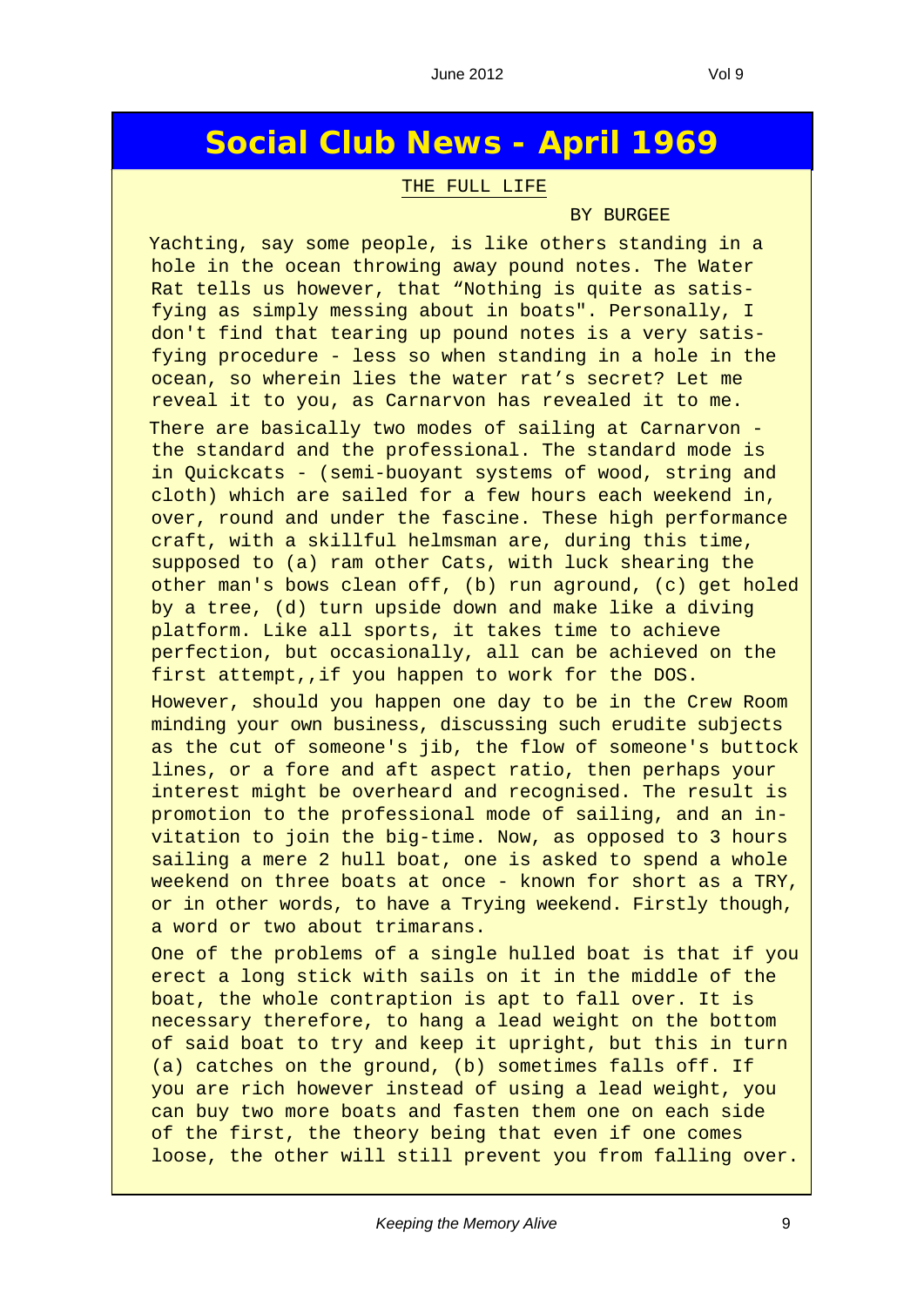|  | <b>Subscription Renewal</b> |
|--|-----------------------------|
|  |                             |
|  |                             |
|  |                             |

Regrettably it has become necessary for me to increase the subscription charge for those electing to receive the *CROnicle* by post.

Postal charges have increased considerably since this newsletter was first published and up until now I have carried those increases.

Those who have paid in advance will not be affected.

Your prompt payment will help to ensure the continuation of *The Trackers'CROnicle.* Any contributions to the content will also be of great assistance in providing suitable reading.

As a matter of interest, the *Battye Library* of WA, at their request, hold copies of all issues of the *CROnicle* for posterity to enjoy.

### **Subscription Renewal Form 2012-2013**

| Name:                                                                                                                                                                   |                                                                                                   |
|-------------------------------------------------------------------------------------------------------------------------------------------------------------------------|---------------------------------------------------------------------------------------------------|
| Mailing address:                                                                                                                                                        |                                                                                                   |
|                                                                                                                                                                         |                                                                                                   |
| E-mail address:                                                                                                                                                         |                                                                                                   |
| Amount: \$11.00 inc. GST (E-mail (pdf) in colour); \$13.40 inc. GST (b&w postal delivery)<br>(For non-Australian residents - \$AU10.00; \$AU16.00 for airmail delivery) |                                                                                                   |
| Preferred method of newsletter receipt:                                                                                                                                 | Mail                                                                                              |
| (Select one)                                                                                                                                                            | E-mail (pdf)                                                                                      |
| Payment may be made by personal cheque; or                                                                                                                              |                                                                                                   |
| money order; or                                                                                                                                                         | Payable to TM & VA Kierans                                                                        |
| by inter-bank transfer (contact me for account details)                                                                                                                 |                                                                                                   |
|                                                                                                                                                                         | Credit card - non-Australian residents only - (Visa/MasterCard) —www.stratapay.com ref 100426593. |
| (Please print name in "Comments")                                                                                                                                       |                                                                                                   |
|                                                                                                                                                                         |                                                                                                   |
|                                                                                                                                                                         |                                                                                                   |
| (please print)                                                                                                                                                          |                                                                                                   |
| Date:                                                                                                                                                                   |                                                                                                   |
| $\overline{10}$                                                                                                                                                         | Kooping the Moment Alisa                                                                          |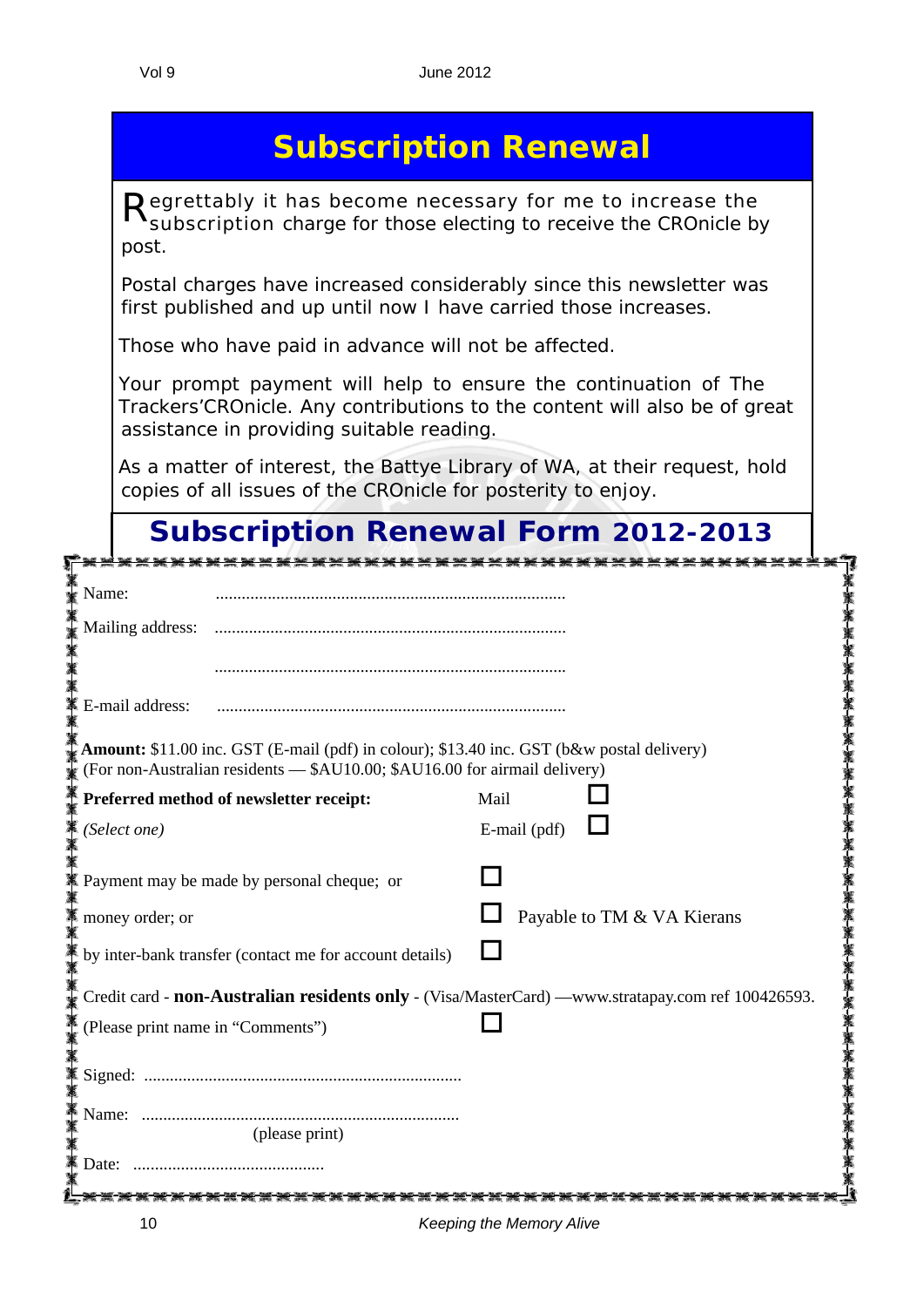# **KEEPING THE MEMORY ALIVE**



"*For the second day, mission control acted as a space disc-jockey service to the astronauts. But instead of yesterday's steady diet of Dixieland jazz, a tape-recorded medley filled the spacecraft. It included such tunes as 'Oklahoma,' 'Hold That Tiger,' 'I've Been Working on the Railroad,' and, perhaps ironically, 'Never on Sunday.' Later, mission control told the astronauts, 'Stand by for an important announcement.' This was followed by a recording of 'The Eyes of Texas Are Upon You.*"